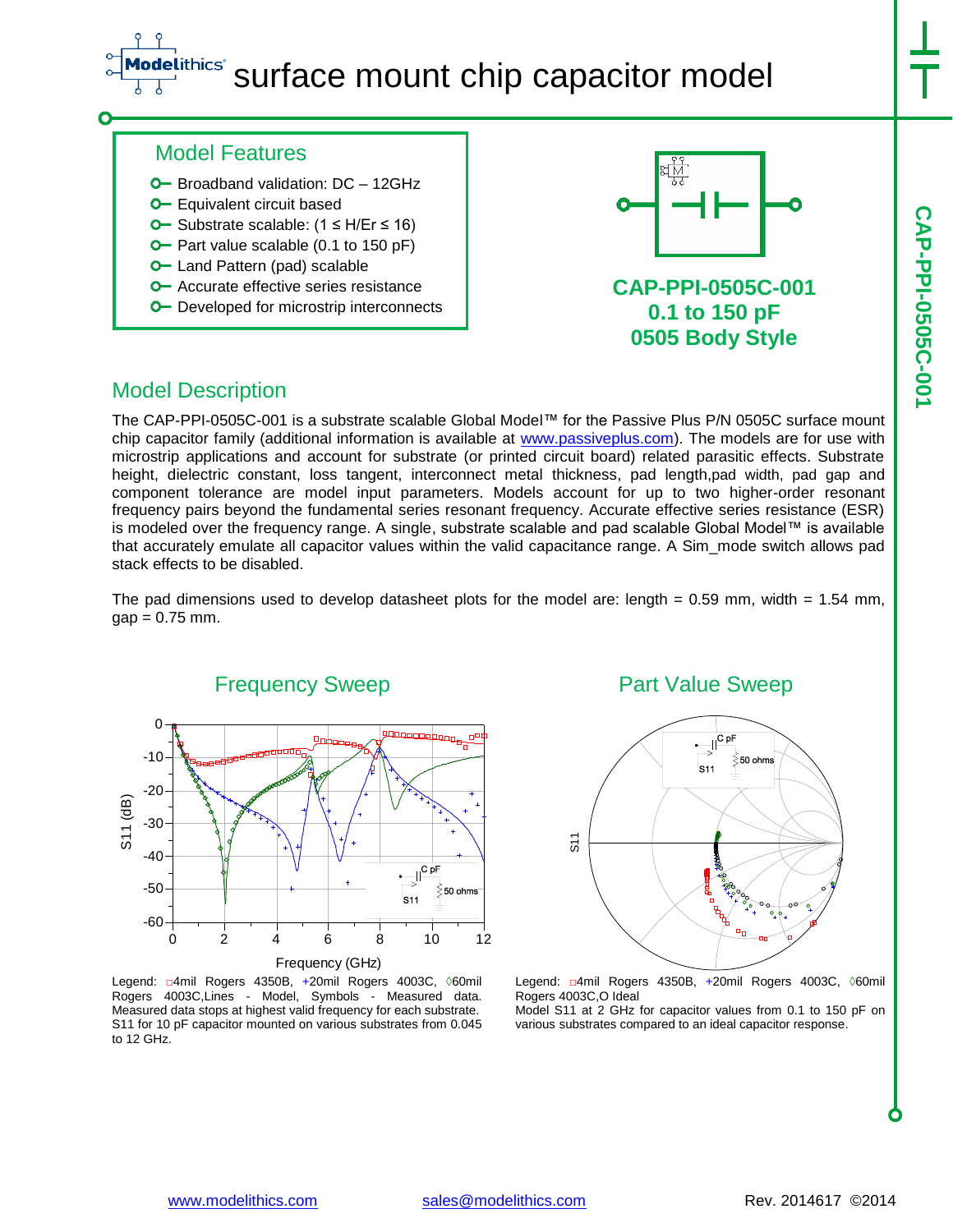# Technical Notes

- Two–port S-parameters were measured using a vector network analyzer and onboard probing with calibration referenced to the outside edges of the component pad stack.
- Capacitors were measured in a 2-port series configuration using a 50-ohm microstrip test fixture. Models for alternative interconnect configurations (e.g. coplanar waveguide) are available upon request.
- The models were developed using the following land pattern dimensions: PADL= 0.59 mm, PADW = 1.54 mm, PADG = 0.75 mm. The pad scalable models are then validated with Sparameter measurements within the recommended pad range.
- Substrates used to extract the models: 4mil Rogers 4350B, 20mil Rogers 4003C, 60mil Rogers 4003C.
- Typical range of valid substrate types (substrate height H in mils and dielectric constant Er):

#### **1 ≤ H/Er ≤ 16**.

- Effective series resistance (ESR) was measured using a Boonton 34A Resonant Coaxial Line.
- Highest frequency for measurement validation: 12GHz (4mil Rogers 4350B), 12GHz (20mil Rogers 4003C), 6GHz (60mil Rogers 4003C).
- Multiple simulation modes (Sim\_mode) are available - full mode, ideal mode and no pad stack.

# Device Image



# Capacitor Values (pF)

0.1 0.2 0.3 0.4 0.5 0.6 0.7 0.8 0.9 1 1.1 1.2 1.3 1.4 1.5 | 1.6 | 1.7 | 1.8 | 1.9 | 2 | 2.1 2.2 2.4 2.7 3 3.3 3.6 3.9 4.3 4.7 5.1 5.6 6.2 6.8 7.5 8.2 9.1 10 11 12 13 15 16 | 18 | 20 | 22 | 24 | 27 | 30 33 36 39 43 47 51 56 62 68 75 82 91 100 110 120 130 150

Highlighted capacitor values are measurement-based models. Other models found via interpolation. Table shows 66 part values in the model range based on manufacturer's datasheet.



12.8 (0.33) ≤ PADL ≤39.4 (1.00) 55.1 (1.4) ≤ PADW ≤70.9 (1.80) 5.1 (0.13) ≤ PADG ≤29.5 (0.75)

Units in mils (mm)

# Model Input Parameters

- C Nominal component value in pF.The full parasitic model is invoked if the part value is within the valid limits of the model, otherwise an ideal element model is used.
- Subst Microstrip substrate instance name. The model will reference the named substrate instance to obtain values for H, Er, T and TanD.
- Sim\_mode 0 for full parasitic model, 1 for ideal element, 2 for removing pad effects.
- Pad\_mode 0 for default to Sim\_mode, 1 for pads always in layout, 2 for pads never in layout
- Tolerance Tolerance of the part value. The nominal value for this parameter should be set to 1. Use for statistical distribution.
- Pad\_Width Width of land pattern footprint
- Pad Length Length of land pattern footprint
- Pad Gap Gap between land pattern footprint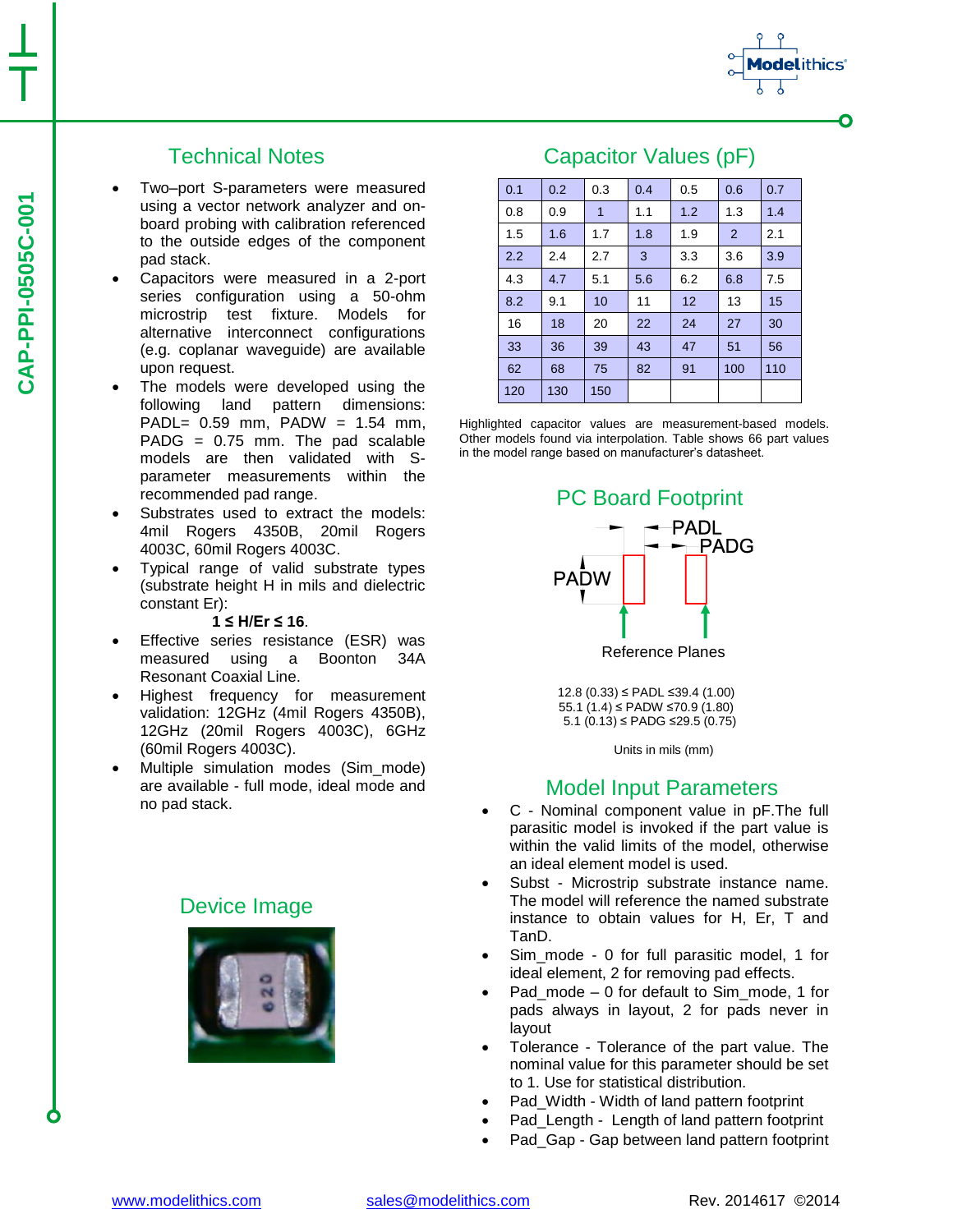# thics<sup>®</sup>



Legend: Red solid lines - Model response on 60mil Rogers 4003C Blue symbols - Measurement on 60mil Rogers 4003C Frequency (MHz)

Note: Plot is based on randomly selected part values from 0.1-150pF.

100 150 200 250 300

10

1

<del>0000000000</del> 10 pF

<del>⁄⊖O</del>o∮2 pF

<sup>504</sup>0.6 pF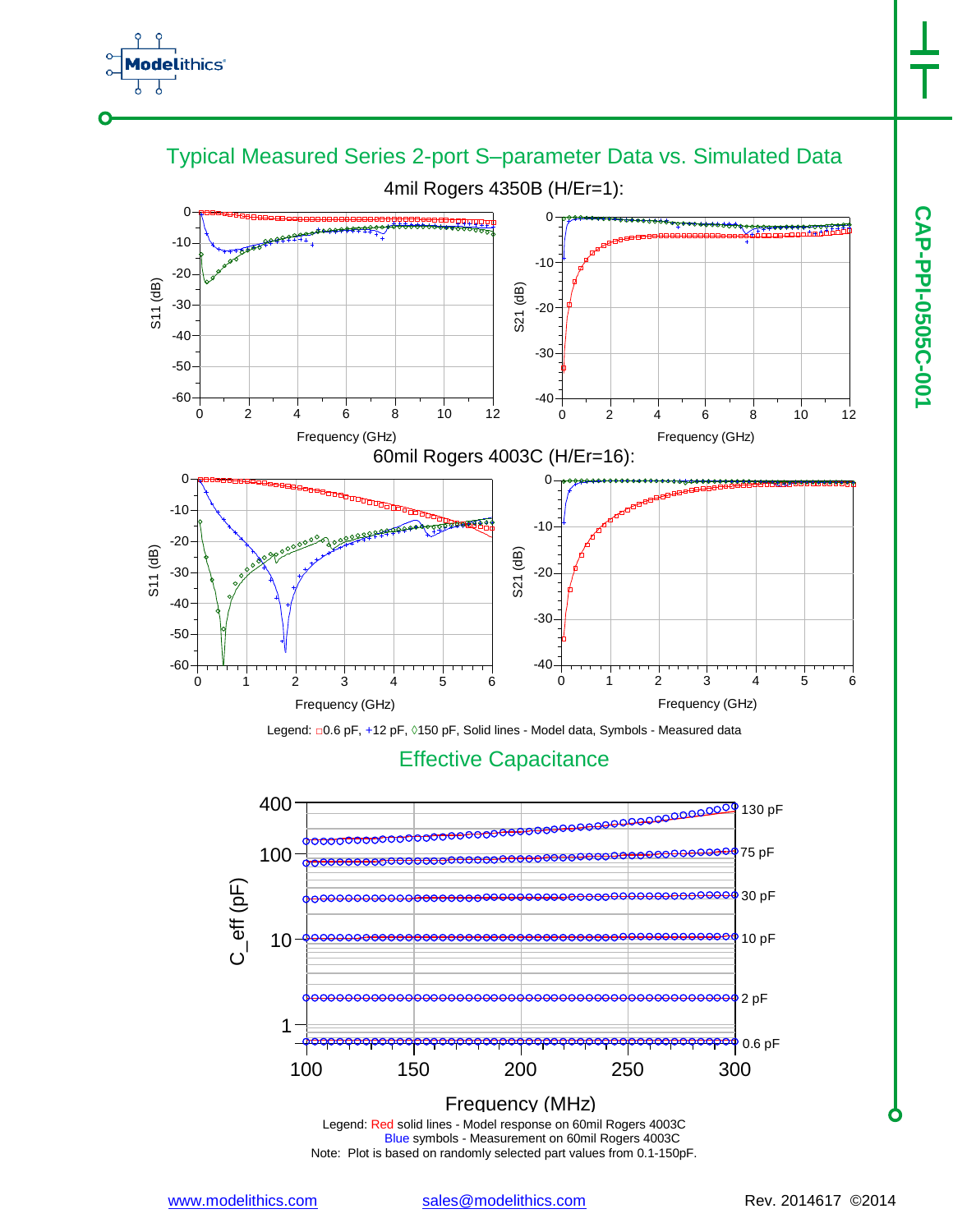



Legend: solid lines - Model response on60mil Rogers 4003C Note: Sim\_mode = 2 used for models. Plot is based on randomly selected part values from 0.1-150pF.

## Model and Datasheet Revision Notes

06/17/2014 Original model and datasheet development

[www.modelithics.com](http://www.modelithics.com/) [sales@modelithics.com](mailto:sales@modelithics.com) Rev. 20140617 ©2014

*ithics*<sup>\*</sup>

 $\bullet$ 

Notice: Modelithics models represent as-measured characteristics of sample devices using specific testing and fixture configurations. The accuracy of models may vary as a result of differing device characteristics, test fixtures, or test conditions. No liability shall be assumed by Modelithics for use of its models, or for any infringement of rights of third parties that may result from their use. Modelithics reserves the right to revise its models and its product line without prior notice.